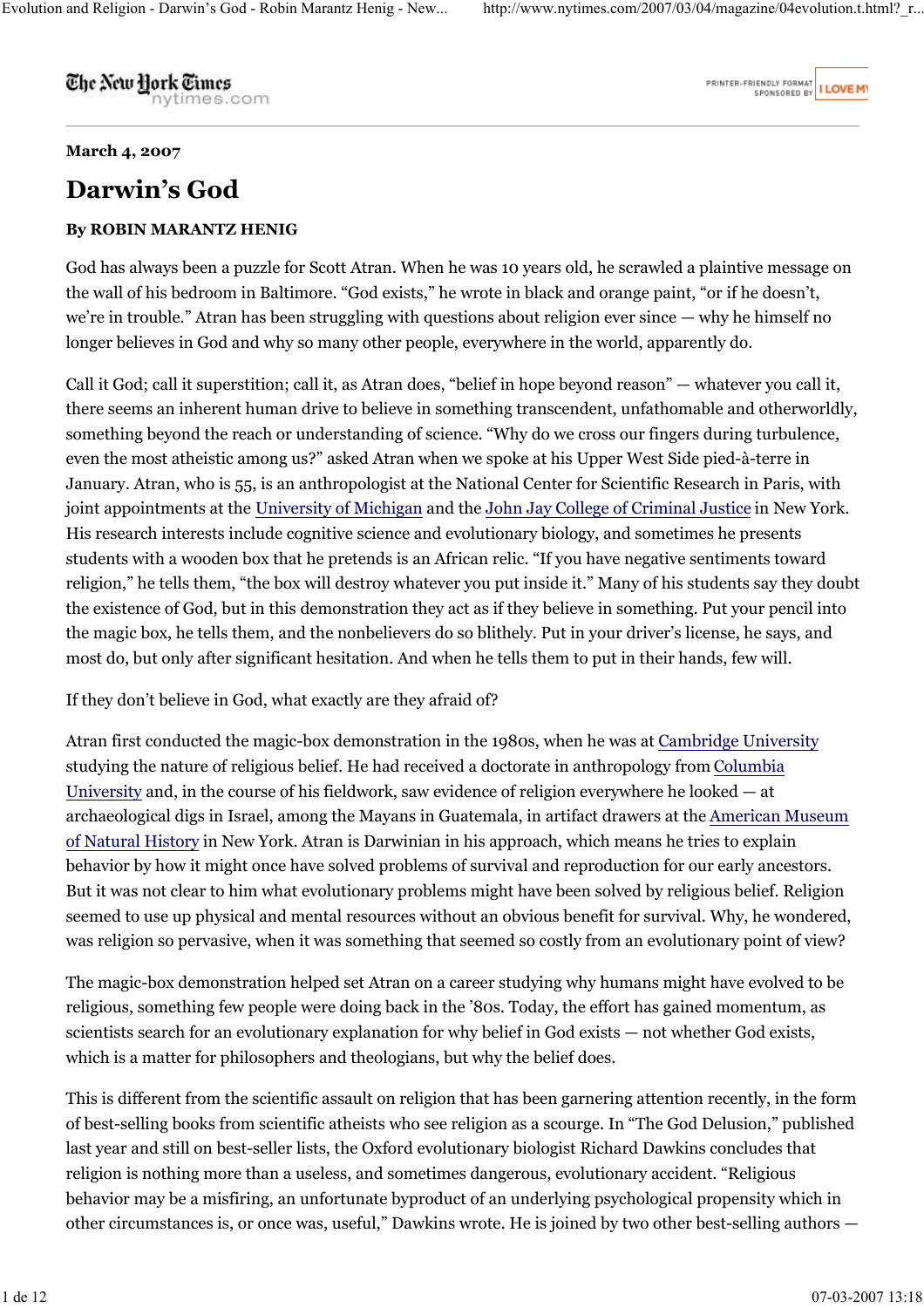Sam Harris, who wrote "The End of Faith," and Daniel Dennett, a philosopher at Tufts University who wrote "Breaking the Spell." The three men differ in their personal styles and whether they are engaged in a battle against religiosity, but their names are often mentioned together. They have been portrayed as an unholy trinity of neo-atheists, promoting their secular world view with a fervor that seems almost evangelical.

Lost in the hullabaloo over the neo-atheists is a quieter and potentially more illuminating debate. It is taking place not between science and religion but within science itself, specifically among the scientists studying the evolution of religion. These scholars tend to agree on one point: that religious belief is an outgrowth of brain architecture that evolved during early human history. What they disagree about is why a tendency to believe evolved, whether it was because belief itself was adaptive or because it was just an evolutionary byproduct, a mere consequence of some other adaptation in the evolution of the human brain.

Which is the better biological explanation for a belief in God — evolutionary adaptation or neurological accident? Is there something about the cognitive functioning of humans that makes us receptive to belief in a supernatural deity? And if scientists are able to explain God, what then? Is explaining religion the same thing as explaining it away? Are the nonbelievers right, and is religion at its core an empty undertaking, a misdirection, a vestigial artifact of a primitive mind? Or are the believers right, and does the fact that we have the mental capacities for discerning God suggest that it was God who put them there?

In short, are we hard-wired to believe in God? And if we are, how and why did that happen?

"All of our raptures and our drynesses, our longings and pantings, our questions and beliefs . . . are equally organically founded," William James wrote in "The Varieties of Religious Experience." James, who taught philosophy and experimental psychology at Harvard for more than 30 years, based his book on a 1901 lecture series in which he took some early tentative steps at breaching the science-religion divide.

In the century that followed, a polite convention generally separated science and religion, at least in much of the Western world. Science, as the old trope had it, was assigned the territory that describes how the heavens go; religion, how to go to heaven.

Anthropologists like Atran and psychologists as far back as James had been looking at the roots of religion, but the mutual hands-off policy really began to shift in the 1990s. Religion made incursions into the traditional domain of science with attempts to bring intelligent design into the biology classroom and to choke off human embryonic stem-cell research on religious grounds. Scientists responded with counterincursions. Experts from the hard sciences, like evolutionary biology and cognitive neuroscience, joined anthropologists and psychologists in the study of religion, making God an object of scientific inquiry.

The debate over why belief evolved is between byproduct theorists and adaptationists. You might think that the byproduct theorists would tend to be nonbelievers, looking for a way to explain religion as a fluke, while the adaptationists would be more likely to be believers who can intuit the emotional, spiritual and community advantages that accompany faith. Or you might think they would all be atheists, because what believer would want to subject his own devotion to rationalism's cold, hard scrutiny? But a scientist's personal religious view does not always predict which side he will take. And this is just one sign of how complex and surprising this debate has become.

Angels, demons, spirits, wizards, gods and witches have peppered folk religions since mankind first started telling stories. Charles Darwin noted this in "The Descent of Man." "A belief in all-pervading spiritual agencies," he wrote, "seems to be universal." According to anthropologists, religions that share certain supernatural features — belief in a noncorporeal God or gods, belief in the afterlife, belief in the ability of prayer or ritual to change the course of human events — are found in virtually every culture on earth.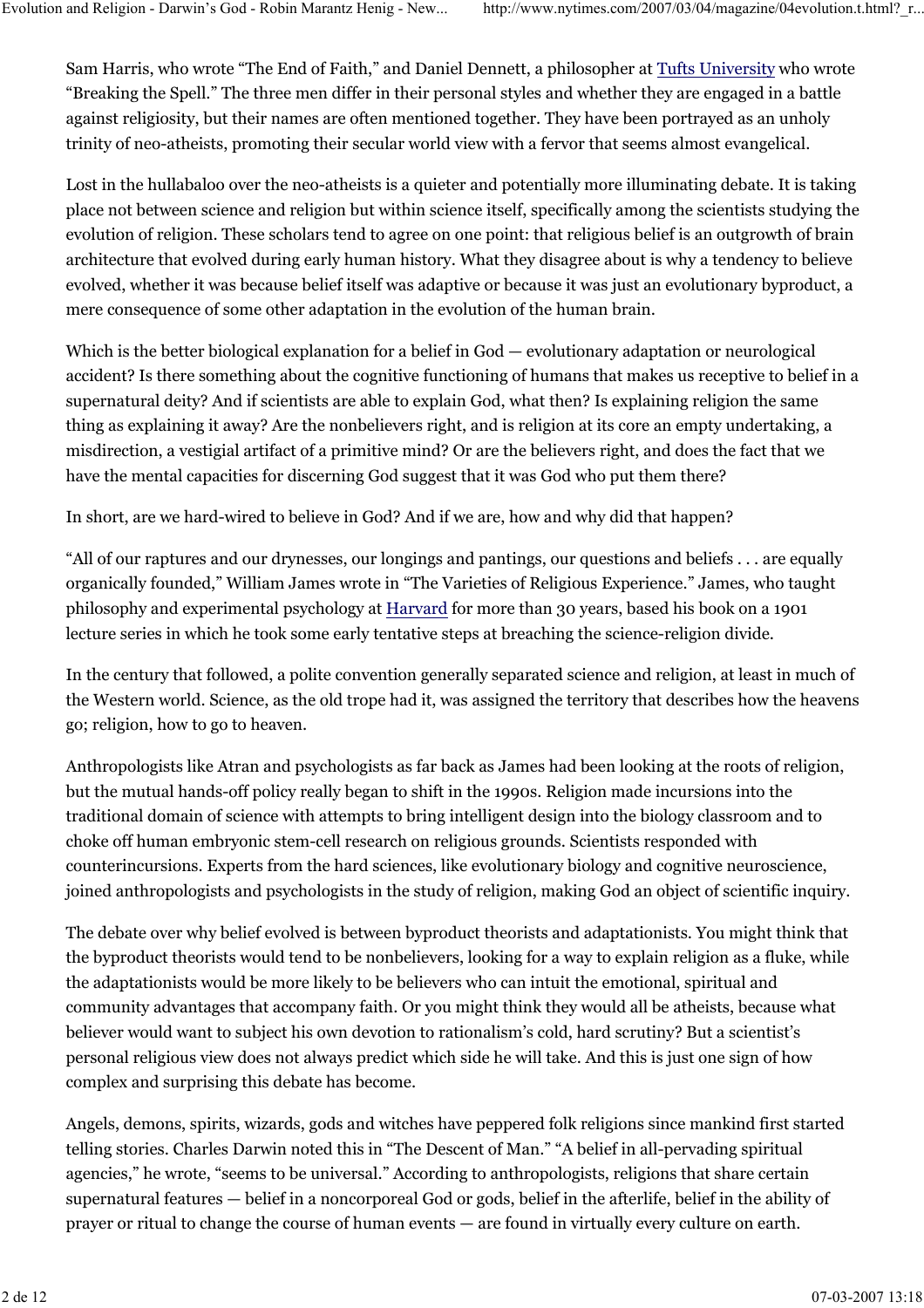This is certainly true in the United States. About 6 in 10 Americans, according to a 2005 Harris Poll, believe in the devil and hell, and about 7 in 10 believe in angels, heaven and the existence of miracles and of life after death. A 2006 survey at Baylor University found that 92 percent of respondents believe in a personal God that is, a God with a distinct set of character traits ranging from "distant" to "benevolent."

When a trait is universal, evolutionary biologists look for a genetic explanation and wonder how that gene or genes might enhance survival or reproductive success. In many ways, it's an exercise in post-hoc hypothesizing: what would have been the advantage, when the human species first evolved, for an individual who happened to have a mutation that led to, say, a smaller jaw, a bigger forehead, a better thumb? How about certain behavioral traits, like a tendency for risk-taking or for kindness?

Atran saw such questions as a puzzle when applied to religion. So many aspects of religious belief involve misattribution and misunderstanding of the real world. Wouldn't this be a liability in the survival-of-the-fittest competition? To Atran, religious belief requires taking "what is materially false to be true" and "what is materially true to be false." One example of this is the belief that even after someone dies and the body demonstrably disintegrates, that person will still exist, will still be able to laugh and cry, to feel pain and joy. This confusion "does not appear to be a reasonable evolutionary strategy," Atran wrote in "In Gods We Trust: The Evolutionary Landscape of Religion" in 2002. "Imagine another animal that took injury for health or big for small or fast for slow or dead for alive. It's unlikely that such a species could survive." He began to look for a sideways explanation: if religious belief was not adaptive, perhaps it was associated with something else that was.

Atran intended to study mathematics when he entered Columbia as a precocious 17-year-old. But he was distracted by the radical politics of the late '60s. One day in his freshman year, he found himself at an antiwar rally listening to Margaret Mead, then perhaps the most famous anthropologist in America. Atran, dressed in a flamboyant Uncle Sam suit, stood up and called her a sellout for saying the protesters should be writing to their congressmen instead of staging demonstrations. "Young man," the unflappable Mead said, "why don't you come see me in my office?"

Atran, equally unflappable, did go to see her — and ended up working for Mead, spending much of his time exploring the cabinets of curiosities in her tower office at the American Museum of Natural History. Soon he switched his major to anthropology.

Many of the museum specimens were religious, Atran says. So were the artifacts he dug up on archaeological excursions in Israel in the early '70s. Wherever he turned, he encountered the passion of religious belief. Why, he wondered, did people work so hard against their preference for logical explanations to maintain two views of the world, the real and the unreal, the intuitive and the counterintuitive?

Maybe cognitive effort was precisely the point. Maybe it took less mental work than Atran realized to hold belief in God in one's mind. Maybe, in fact, belief was the default position for the human mind, something that took no cognitive effort at all.

While still an undergraduate, Atran decided to explore these questions by organizing a conference on universal aspects of culture and inviting all his intellectual heroes: the linguist Noam Chomsky, the psychologist Jean Piaget, the anthropologists Claude Levi-Strauss and Gregory Bateson (who was also Margaret Mead's ex-husband), the Nobel Prize-winning biologists Jacques Monod and Francois Jacob. It was 1974, and the only site he could find for the conference was at a location just outside Paris. Atran was a scraggly 22-year-old with a guitar who had learned his French from comic books. To his astonishment, everyone he invited agreed to come.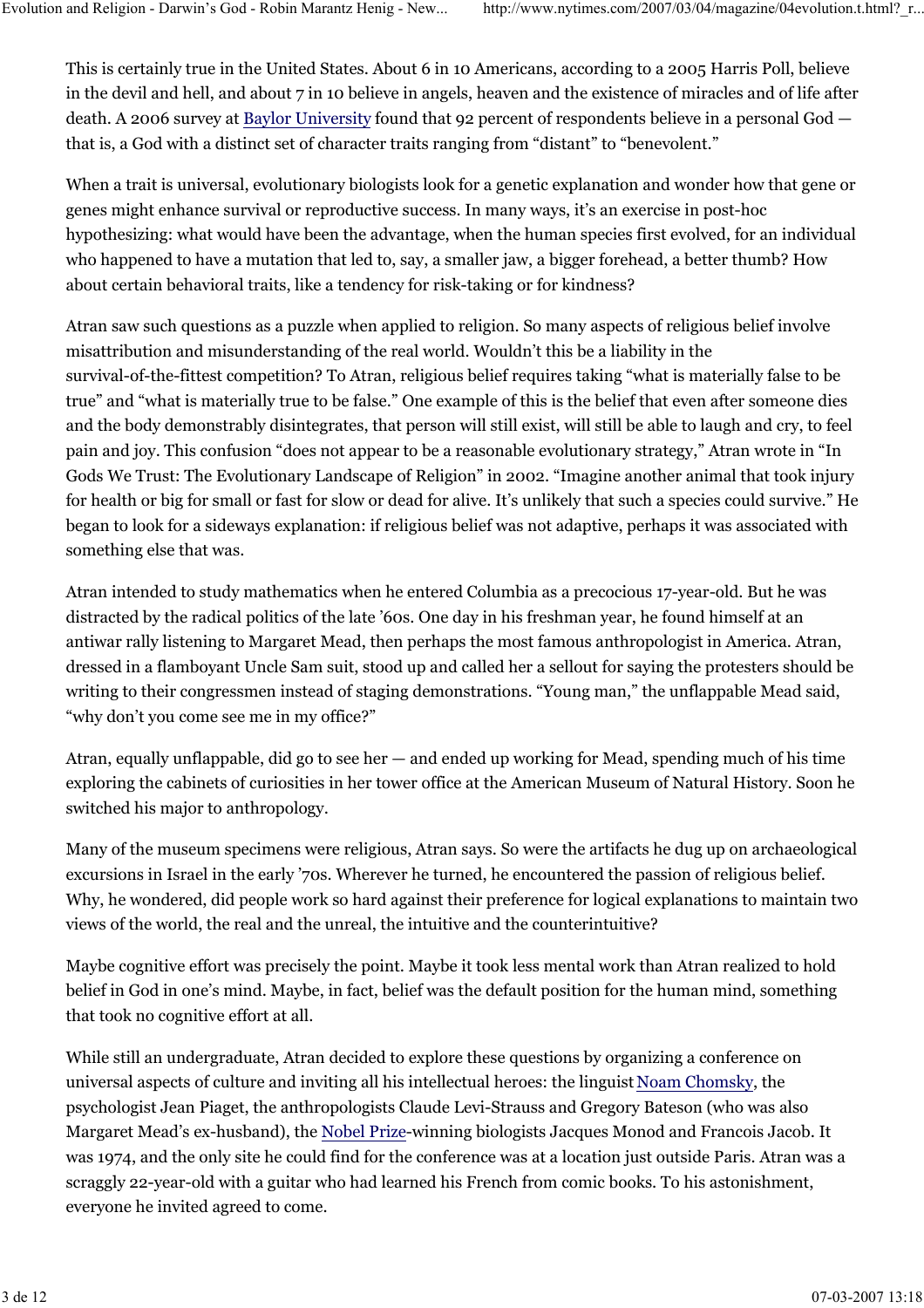Atran is a sociable man with sharp hazel eyes, who sparks provocative conversations the way other men pick bar fights. As he traveled in the '70s and '80s, he accumulated friends who were thinking about the issues he was: how culture is transmitted among human groups and what evolutionary function it might serve. "I started looking at history, and I wondered why no society ever survived more than three generations without a religious foundation as its raison d'être," he says. Soon he turned to an emerging subset of evolutionary theory — the evolution of human cognition.

Some cognitive scientists think of brain functioning in terms of modules, a series of interconnected machines, each one responsible for a particular mental trick. They do not tend to talk about a God module per se; they usually consider belief in God a consequence of other mental modules.

Religion, in this view, is "a family of cognitive phenomena that involves the extraordinary use of everyday cognitive processes," Atran wrote in "In Gods We Trust." "Religions do not exist apart from the individual minds that constitute them and the environments that constrain them, any more than biological species and varieties exist independently of the individual organisms that compose them and the environments that conform them."

At around the time "In Gods We Trust" appeared five years ago, a handful of other scientists — Pascal Boyer, now at Washington University; Justin Barrett, now at Oxford; Paul Bloom at Yale — were addressing these same questions. In synchrony they were moving toward the byproduct theory.

Darwinians who study physical evolution distinguish between traits that are themselves adaptive, like having blood cells that can transport oxygen, and traits that are byproducts of adaptations, like the redness of blood. There is no survival advantage to blood's being red instead of turquoise; it is just a byproduct of the trait that is adaptive, having blood that contains hemoglobin.

Something similar explains aspects of brain evolution, too, say the byproduct theorists. Which brings us to the idea of the spandrel.

Stephen Jay Gould, the famed evolutionary biologist at Harvard who died in 2002, and his colleague Richard Lewontin proposed "spandrel" to describe a trait that has no adaptive value of its own. They borrowed the term from architecture, where it originally referred to the V-shaped structure formed between two rounded arches. The structure is not there for any purpose; it is there because that is what happens when arches align.

In architecture, a spandrel can be neutral or it can be made functional. Building a staircase, for instance, creates a space underneath that is innocuous, just a blank sort of triangle. But if you put a closet there, the under-stairs space takes on a function, unrelated to the staircase's but useful nonetheless. Either way, functional or nonfunctional, the space under the stairs is a spandrel, an unintended byproduct.

"Natural selection made the human brain big," Gould wrote, "but most of our mental properties and potentials may be spandrels — that is, nonadaptive side consequences of building a device with such structural complexity."

The possibility that God could be a spandrel offered Atran a new way of understanding the evolution of religion. But a spandrel of what, exactly?

Hardships of early human life favored the evolution of certain cognitive tools, among them the ability to infer the presence of organisms that might do harm, to come up with causal narratives for natural events and to recognize that other people have minds of their own with their own beliefs, desires and intentions. Psychologists call these tools, respectively, agent detection, causal reasoning and theory of mind.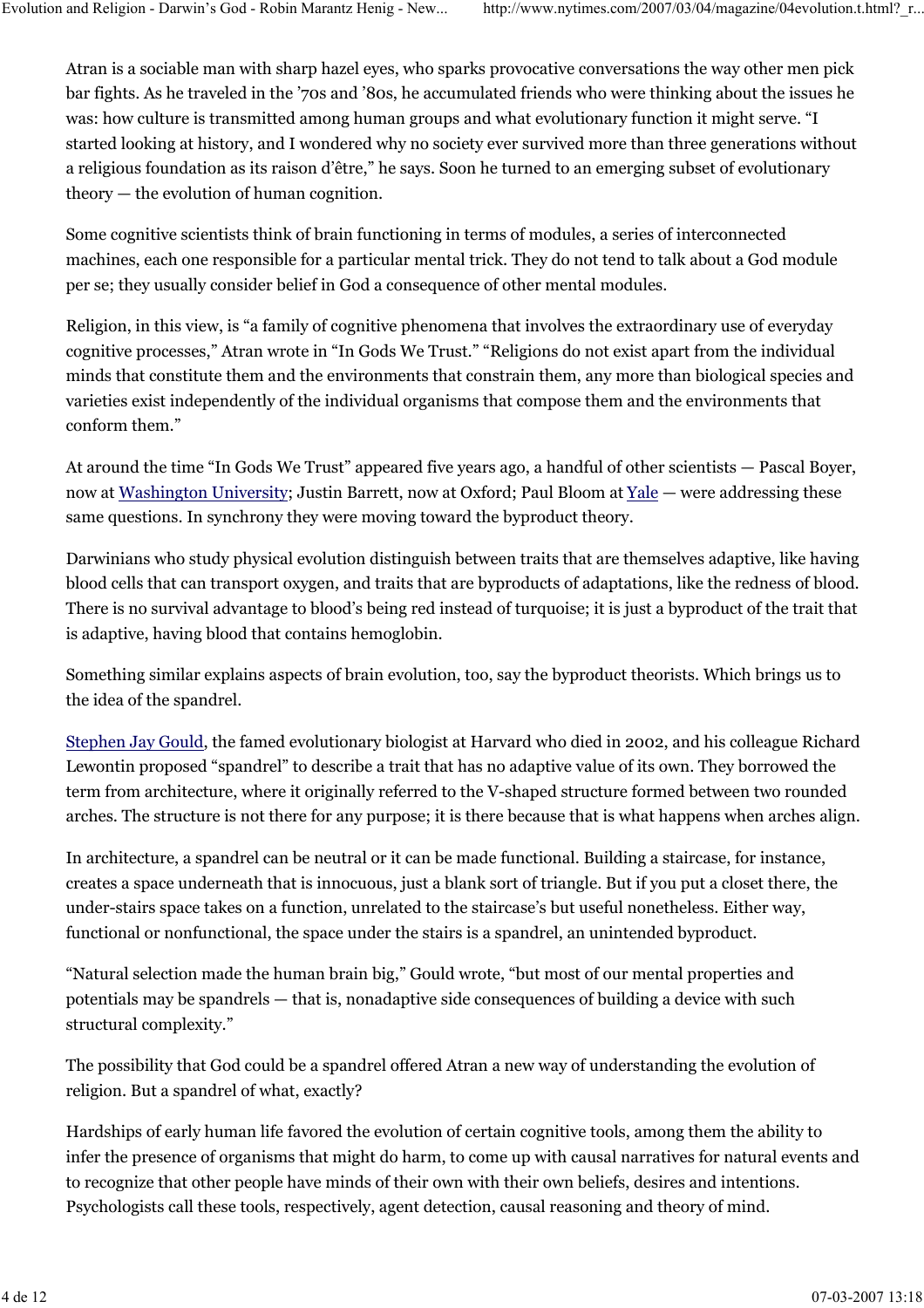Agent detection evolved because assuming the presence of an agent — which is jargon for any creature with volitional, independent behavior — is more adaptive than assuming its absence. If you are a caveman on the savannah, you are better off presuming that the motion you detect out of the corner of your eye is an agent and something to run from, even if you are wrong. If it turns out to have been just the rustling of leaves, you are still alive; if what you took to be leaves rustling was really a hyena about to pounce, you are dead.

A classic experiment from the 1940s by the psychologists Fritz Heider and Marianne Simmel suggested that imputing agency is so automatic that people may do it even for geometric shapes. For the experiment, subjects watched a film of triangles and circles moving around. When asked what they had been watching, the subjects used words like "chase" and "capture." They did not just see the random movement of shapes on a screen; they saw pursuit, planning, escape.

So if there is motion just out of our line of sight, we presume it is caused by an agent, an animal or person with the ability to move independently. This usually operates in one direction only; lots of people mistake a rock for a bear, but almost no one mistakes a bear for a rock.

What does this mean for belief in the supernatural? It means our brains are primed for it, ready to presume the presence of agents even when such presence confounds logic. "The most central concepts in religions are related to agents," Justin Barrett, a psychologist, wrote in his 2004 summary of the byproduct theory, "Why Would Anyone Believe in God?" Religious agents are often supernatural, he wrote, "people with superpowers, statues that can answer requests or disembodied minds that can act on us and the world."

A second mental module that primes us for religion is causal reasoning. The human brain has evolved the capacity to impose a narrative, complete with chronology and cause-and-effect logic, on whatever it encounters, no matter how apparently random. "We automatically, and often unconsciously, look for an explanation of why things happen to us," Barrett wrote, "and 'stuff just happens' is no explanation. Gods, by virtue of their strange physical properties and their mysterious superpowers, make fine candidates for causes of many of these unusual events." The ancient Greeks believed thunder was the sound of Zeus's thunderbolt. Similarly, a contemporary woman whose cancer treatment works despite 10-to-1 odds might look for a story to explain her survival. It fits better with her causal-reasoning tool for her recovery to be a miracle, or a reward for prayer, than for it to be just a lucky roll of the dice.

A third cognitive trick is a kind of social intuition known as theory of mind. It's an odd phrase for something so automatic, since the word "theory" suggests formality and self-consciousness. Other terms have been used for the same concept, like intentional stance and social cognition. One good alternative is the term Atran uses: folkpsychology.

Folkpsychology, as Atran and his colleagues see it, is essential to getting along in the contemporary world, just as it has been since prehistoric times. It allows us to anticipate the actions of others and to lead others to believe what we want them to believe; it is at the heart of everything from marriage to office politics to poker. People without this trait, like those with severe autism, are impaired, unable to imagine themselves in other people's heads.

The process begins with positing the existence of minds, our own and others', that we cannot see or feel. This leaves us open, almost instinctively, to belief in the separation of the body (the visible) and the mind (the invisible). If you can posit minds in other people that you cannot verify empirically, suggests Paul Bloom, a psychologist and the author of "Descartes' Baby," published in 2004, it is a short step to positing minds that do not have to be anchored to a body. And from there, he said, it is another short step to positing an immaterial soul and a transcendent God.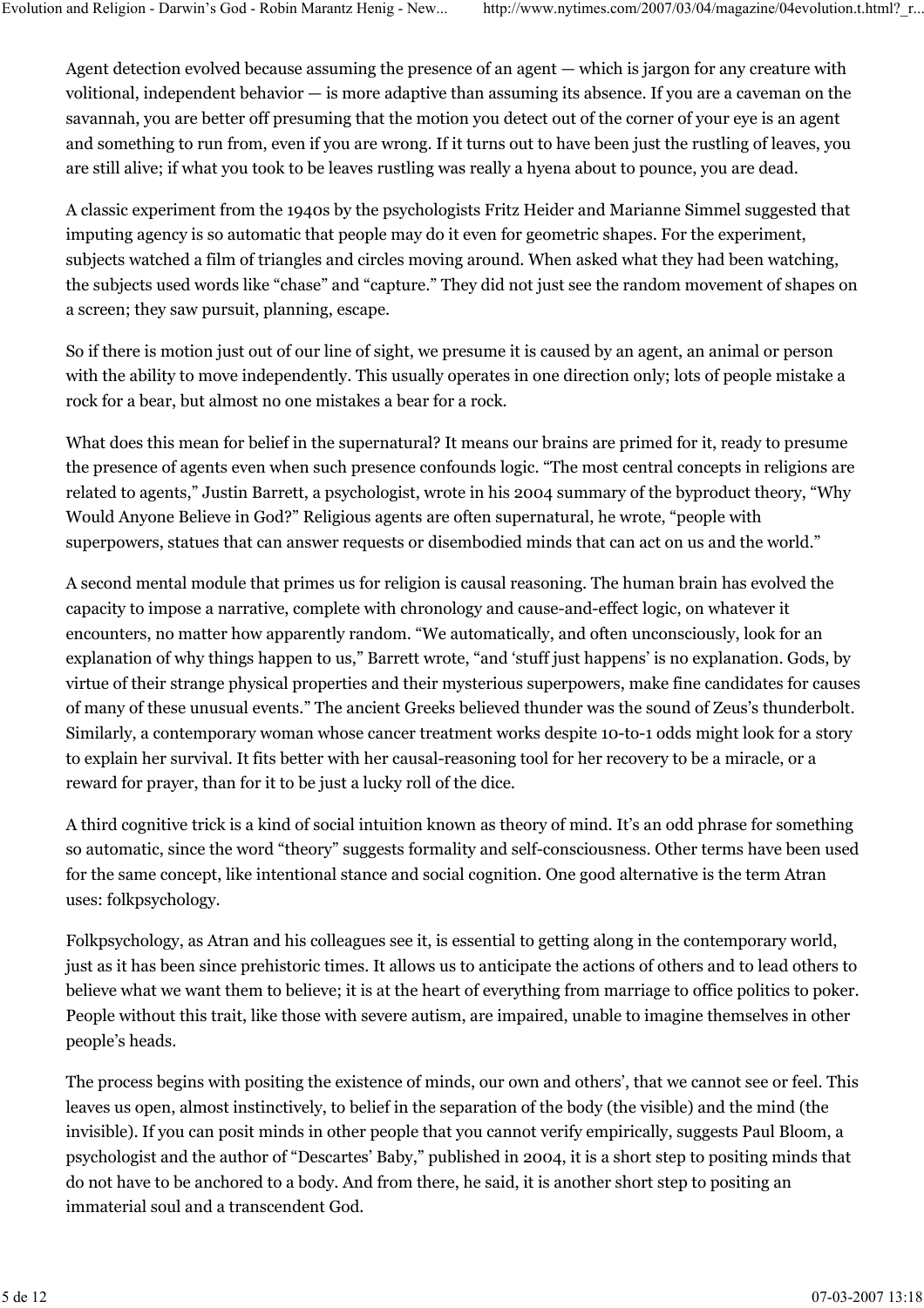The traditional psychological view has been that until about age 4, children think that minds are permeable and that everyone knows whatever the child himself knows. To a young child, everyone is infallible. All other people, especially Mother and Father, are thought to have the same sort of insight as an all-knowing God.

But at a certain point in development, this changes. (Some new research suggests this might occur as early as 15 months.) The "false-belief test" is a classic experiment that highlights the boundary. Children watch a puppet show with a simple plot: John comes onstage holding a marble, puts it in Box A and walks off. Mary comes onstage, opens Box A, takes out the marble, puts it in Box B and walks off. John comes back onstage. The children are asked, Where will John look for the marble?

Very young children, or autistic children of any age, say John will look in Box B, since they know that's where the marble is. But older children give a more sophisticated answer. They know that John never saw Mary move the marble and that as far as he is concerned it is still where he put it, in Box A. Older children have developed a theory of mind; they understand that other people sometimes have false beliefs. Even though they know that the marble is in Box B, they respond that John will look for it in Box A.

The adaptive advantage of folkpsychology is obvious. According to Atran, our ancestors needed it to survive their harsh environment, since folkpsychology allowed them to "rapidly and economically" distinguish good guys from bad guys. But how did folkpsychology — an understanding of ordinary people's ordinary minds allow for a belief in supernatural, omniscient minds? And if the byproduct theorists are right and these beliefs were of little use in finding food or leaving more offspring, why did they persist?

Atran ascribes the persistence to evolutionary misdirection, which, he says, happens all the time: "Evolution always produces something that works for what it works for, and then there's no control for however else it's used." On a sunny weekday morning, over breakfast at a French cafe on upper Broadway, he tried to think of an analogy and grinned when he came up with an old standby: women's breasts. Because they are associated with female hormones, he explained, full breasts indicate a woman is fertile, and the evolution of the male brain's preference for them was a clever mating strategy. But breasts are now used for purposes unrelated to reproduction, to sell anything from deodorant to beer. "A Martian anthropologist might look at this and say, 'Oh, yes, so these breasts must have somehow evolved to sell hygienic stuff or food to human beings,' " Atran said. But the Martian would, of course, be wrong. Equally wrong would be to make the same mistake about religion, thinking it must have evolved to make people behave a certain way or feel a certain allegiance.

That is what most fascinated Atran. "Why is God in there?" he wondered.

The idea of an infallible God is comfortable and familiar, something children readily accept. You can see this in the experiment Justin Barrett conducted recently — a version of the traditional false-belief test but with a religious twist. Barrett showed young children a box with a picture of crackers on the outside. What do you think is inside this box? he asked, and the children said, "Crackers." Next he opened it and showed them that the box was filled with rocks. Then he asked two follow-up questions: What would your mother say is inside this box? And what would God say?

As earlier theory-of-mind experiments already showed, 3- and 4-year-olds tended to think Mother was infallible, and since the children knew the right answer, they assumed she would know it, too. They usually responded that Mother would say the box contained rocks. But 5- and 6-year-olds had learned that Mother, like any other person, could hold a false belief in her mind, and they tended to respond that she would be fooled by the packaging and would say, "Crackers."

And what would God say? No matter what their age, the children, who were all Protestants, told Barrett that God would answer, "Rocks." This was true even for the older children, who, as Barrett understood it, had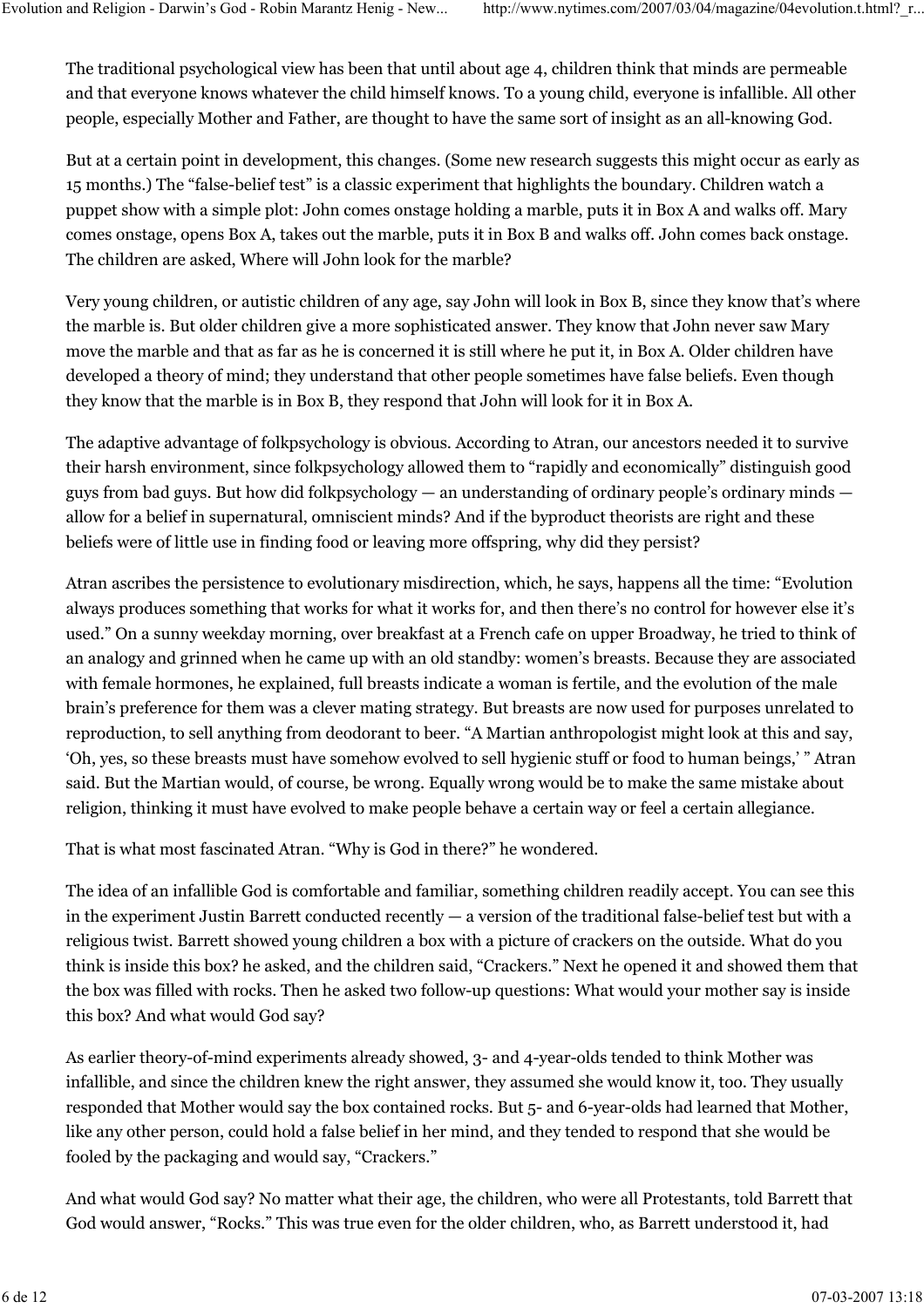developed folkpsychology and had used it when predicting a wrong response for Mother. They had learned that, in certain situations, people could be fooled — but they had also learned that there is no fooling God.

The bottom line, according to byproduct theorists, is that children are born with a tendency to believe in omniscience, invisible minds, immaterial souls — and then they grow up in cultures that fill their minds, hard-wired for belief, with specifics. It is a little like language acquisition, Paul Bloom says, with the essential difference that language is a biological adaptation and religion, in his view, is not. We are born with an innate facility for language but the specific language we learn depends on the environment in which we are raised. In much the same way, he says, we are born with an innate tendency for belief, but the specifics of what we grow up believing — whether there is one God or many, whether the soul goes to heaven or occupies another animal after death — are culturally shaped.

Whatever the specifics, certain beliefs can be found in all religions. Those that prevail, according to the byproduct theorists, are those that fit most comfortably with our mental architecture. Psychologists have shown, for instance, that people attend to, and remember, things that are unfamiliar and strange, but not so strange as to be impossible to assimilate. Ideas about God or other supernatural agents tend to fit these criteria. They are what Pascal Boyer, an anthropologist and psychologist, called "minimally counterintuitive": weird enough to get your attention and lodge in your memory but not so weird that you reject them altogether. A tree that talks is minimally counterintuitive, and you might believe it as a supernatural agent. A tree that talks and flies and time-travels is maximally counterintuitive, and you are more likely to reject it.

Atran, along with Ara Norenzayan of the University of British Columbia, studied the idea of minimally counterintuitive agents earlier this decade. They presented college students with lists of fantastical creatures and asked them to choose the ones that seemed most "religious." The convincingly religious agents, the students said, were not the most outlandish — not the turtle that chatters and climbs or the squealing, flowering marble — but those that were just outlandish enough: giggling seaweed, a sobbing oak, a talking horse. Giggling seaweed meets the requirement of being minimally counterintuitive, Atran wrote. So does a God who has a human personality except that he knows everything or a God who has a mind but has no body.

It is not enough for an agent to be minimally counterintuitive for it to earn a spot in people's belief systems. An emotional component is often needed, too, if belief is to take hold. "If your emotions are involved, then that's the time when you're most likely to believe whatever the religion tells you to believe," Atran says. Religions stir up emotions through their rituals — swaying, singing, bowing in unison during group prayer, sometimes working people up to a state of physical arousal that can border on frenzy. And religions gain strength during the natural heightening of emotions that occurs in times of personal crisis, when the faithful often turn to shamans or priests. The most intense personal crisis, for which religion can offer powerfully comforting answers, is when someone comes face to face with mortality.

In John Updike's celebrated early short story "Pigeon Feathers," 14-year-old David spends a lot of time thinking about death. He suspects that adults are lying when they say his spirit will live on after he dies. He keeps catching them in inconsistencies when he asks where exactly his soul will spend eternity. "Don't you see," he cries to his mother, "if when we die there's nothing, all your sun and fields and what not are all, ah, horror? It's just an ocean of horror."

The story ends with David's tiny revelation and his boundless relief. The boy gets a gun for his 15th birthday, which he uses to shoot down some pigeons that have been nesting in his grandmother's barn. Before he buries them, he studies the dead birds' feathers. He is amazed by their swirls of color, "designs executed, it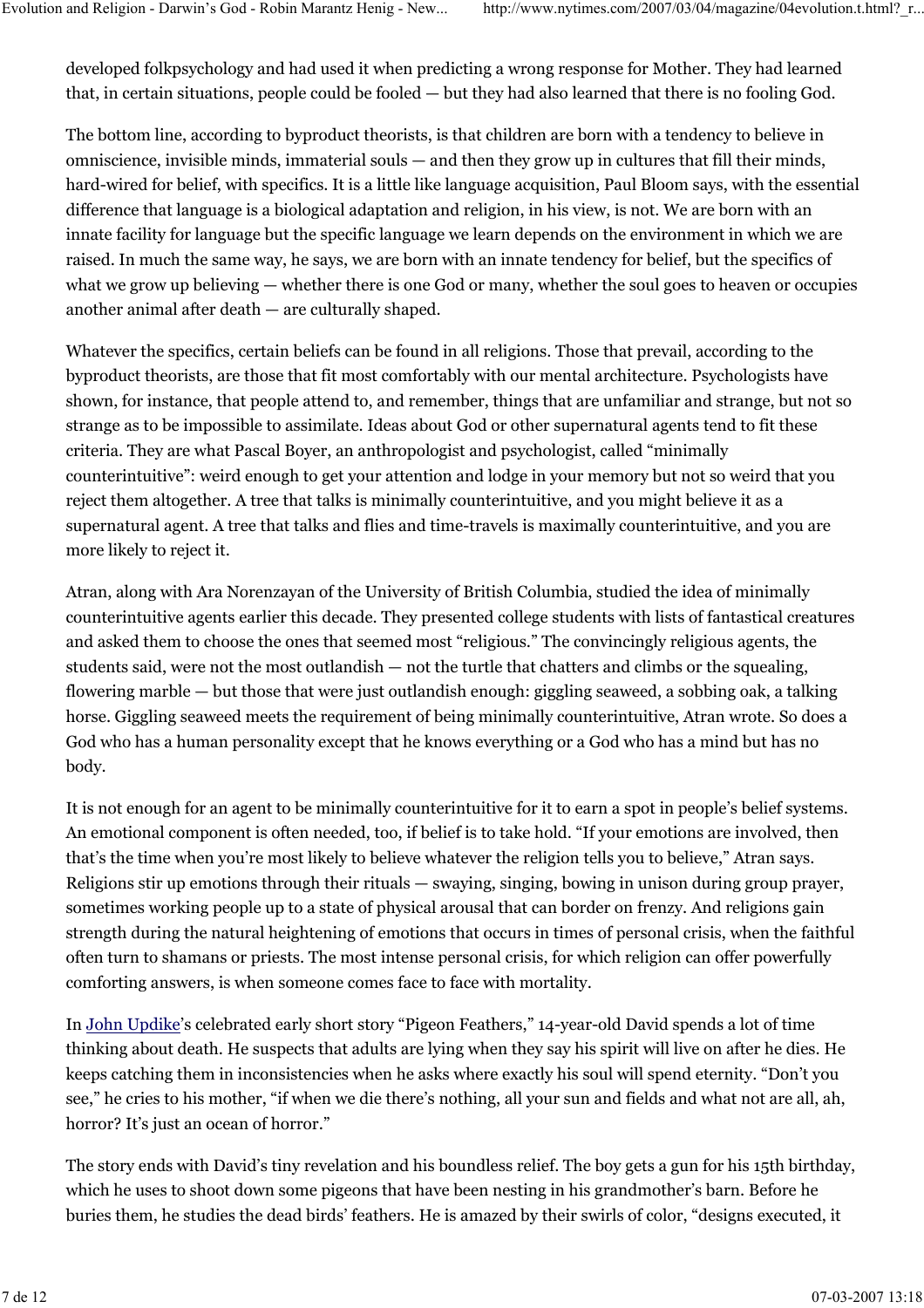seemed, in a controlled rapture." And suddenly the fears that have plagued him are lifted, and with a "slipping sensation along his nerves that seemed to give the air hands, he was robed in this certainty: that the God who had lavished such craft upon these worthless birds would not destroy His whole Creation by refusing to let David live forever."

Fear of death is an undercurrent of belief. The spirits of dead ancestors, ghosts, immortal deities, heaven and hell, the everlasting soul: the notion of spiritual existence after death is at the heart of almost every religion. According to some adaptationists, this is part of religion's role, to help humans deal with the grim certainty of death. Believing in God and the afterlife, they say, is how we make sense of the brevity of our time on earth, how we give meaning to this brutish and short existence. Religion can offer solace to the bereaved and comfort to the frightened.

But the spandrelists counter that saying these beliefs are consolation does not mean they offered an adaptive advantage to our ancestors. "The human mind does not produce adequate comforting delusions against all situations of stress or fear," wrote Pascal Boyer, a leading byproduct theorist, in "Religion Explained," which came out a year before Atran's book. "Indeed, any organism that was prone to such delusions would not survive long."

Whether or not it is adaptive, belief in the afterlife gains power in two ways: from the intensity with which people wish it to be true and from the confirmation it seems to get from the real world. This brings us back to folkpsychology. We try to make sense of other people partly by imagining what it is like to be them, an adaptive trait that allowed our ancestors to outwit potential enemies. But when we think about being dead, we run into a cognitive wall. How can we possibly think about not thinking? "Try to fill your consciousness with the representation of no-consciousness, and you will see the impossibility of it," the Spanish philosopher Miguel de Unamuno wrote in "Tragic Sense of Life." "The effort to comprehend it causes the most tormenting dizziness. We cannot conceive of ourselves as not existing."

Much easier, then, to imagine that the thinking somehow continues. This is what young children seem to do, as a study at the Florida Atlantic University demonstrated a few years ago. Jesse Bering and David Bjorklund, the psychologists who conducted the study, used finger puppets to act out the story of a mouse, hungry and lost, who is spotted by an alligator. "Well, it looks like Brown Mouse got eaten by Mr. Alligator," the narrator says at the end. "Brown Mouse is not alive anymore."

Afterward, Bering and Bjorklund asked their subjects, ages 4 to 12, what it meant for Brown Mouse to be "not alive anymore." Is he still hungry? Is he still sleepy? Does he still want to go home? Most said the mouse no longer needed to eat or drink. But a large proportion, especially the younger ones, said that he still had thoughts, still loved his mother and still liked cheese. The children understood what it meant for the mouse's body to cease to function, but many believed that something about the mouse was still alive.

"Our psychological architecture makes us think in particular ways," says Bering, now at Queens University in Belfast, Northern Ireland. "In this study, it seems, the reason afterlife beliefs are so prevalent is that underlying them is our inability to simulate our nonexistence."

It might be just as impossible to simulate the nonexistence of loved ones. A large part of any relationship takes place in our minds, Bering said, so it's natural for it to continue much as before after the other person's death. It is easy to forget that your sister is dead when you reach for the phone to call her, since your relationship was based so much on memory and imagined conversations even when she was alive. In addition, our agent-detection device sometimes confirms the sensation that the dead are still with us. The wind brushes our cheek, a spectral shape somehow looks familiar and our agent detection goes into overdrive. Dreams, too, have a way of confirming belief in the afterlife, with dead relatives appearing in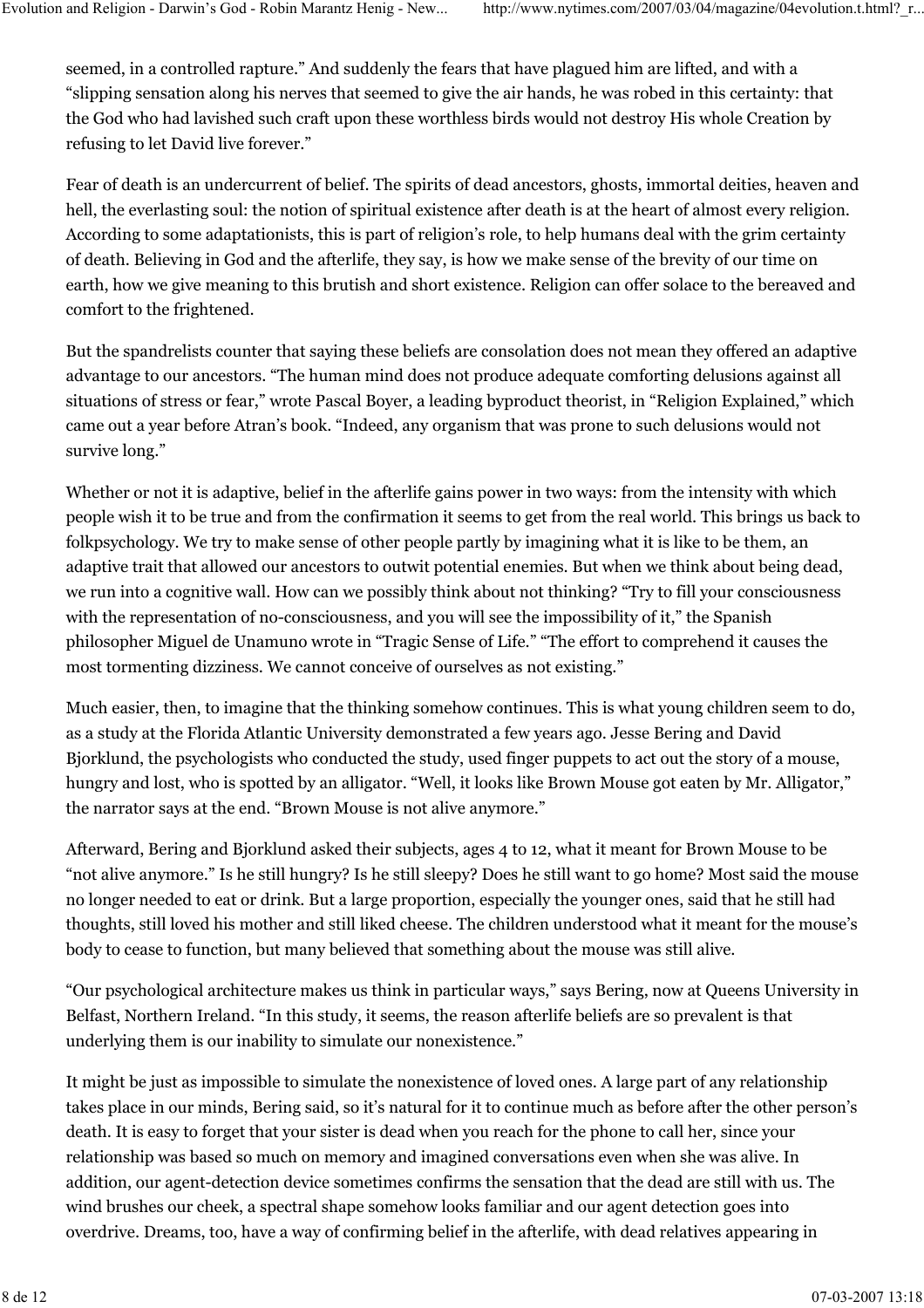dreams as if from beyond the grave, seeming very much alive.

Belief is our fallback position, according to Bering; it is our reflexive style of thought. "We have a basic psychological capacity that allows anyone to reason about unexpected natural events, to see deeper meaning where there is none," he says. "It's natural; it's how our minds work."

Intriguing as the spandrel logic might be, there is another way to think about the evolution of religion: that religion evolved because it offered survival advantages to our distant ancestors. This is where the action is in the science of God debate, with a coterie of adaptationists arguing on behalf of the primary benefits, in terms of survival advantages, of religious belief.

The trick in thinking about adaptation is that even if a trait offers no survival advantage today, it might have had one long ago. This is how Darwinians explain how certain physical characteristics persist even if they do not currently seem adaptive — by asking whether they might have helped our distant ancestors form social groups, feed themselves, find suitable mates or keep from getting killed. A facility for storing calories as fat, for instance, which is a detriment in today's food-rich society, probably helped our ancestors survive cyclical famines.

So trying to explain the adaptiveness of religion means looking for how it might have helped early humans survive and reproduce. As some adaptationists see it, this could have worked on two levels, individual and group. Religion made people feel better, less tormented by thoughts about death, more focused on the future, more willing to take care of themselves. As William James put it, religion filled people with "a new zest which adds itself like a gift to life . . . an assurance of safety and a temper of peace and, in relation to others, a preponderance of loving affections."

Such sentiments, some adaptationists say, made the faithful better at finding and storing food, for instance, and helped them attract better mates because of their reputations for morality, obedience and sober living. The advantage might have worked at the group level too, with religious groups outlasting others because they were more cohesive, more likely to contain individuals willing to make sacrifices for the group and more adept at sharing resources and preparing for warfare.

One of the most vocal adaptationists is David Sloan Wilson, an occasional thorn in the side of both Scott Atran and Richard Dawkins. Wilson, an evolutionary biologist at the State University of New York at Binghamton, focuses much of his argument at the group level. "Organisms are a product of natural selection," he wrote in "Darwin's Cathedral: Evolution, Religion, and the Nature of Society," which came out in 2002, the same year as Atran's book, and staked out the adaptationist view. "Through countless generations of variation and selection, [organisms] acquire properties that enable them to survive and reproduce in their environments. My purpose is to see if human groups in general, and religious groups in particular, qualify as organismic in this sense."

Wilson's father was Sloan Wilson, author of "The Man in the Gray Flannel Suit," an emblem of mid-'50s suburban anomie that was turned into a film starring Gregory Peck. Sloan Wilson became a celebrity, with young women asking for his autograph, especially after his next novel, "A Summer Place," became another blockbuster movie. The son grew up wanting to do something to make his famous father proud.

"I knew I couldn't be a novelist," said Wilson, who crackled with intensity during a telephone interview, "so I chose something as far as possible from literature — I chose science." He is disarmingly honest about what motivated him: "I was very ambitious, and I wanted to make a mark." He chose to study human evolution, he said, in part because he had some of his father's literary leanings and the field required a novelist's attention to human motivations, struggles and alliances — as well as a novelist's flair for narrative.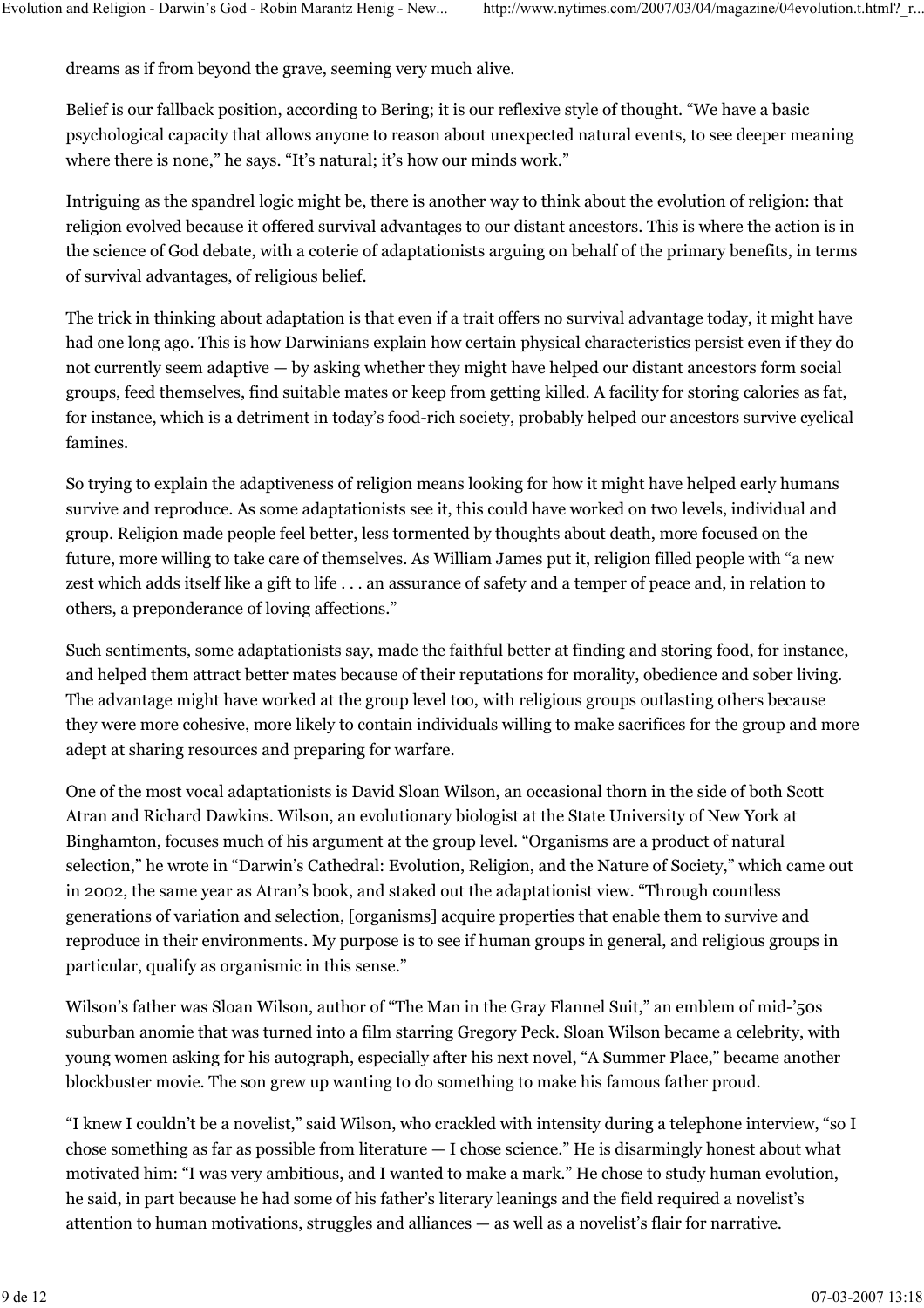Wilson eventually chose to study religion not because religion mattered to him personally — he was raised in a secular Protestant household and says he has long been an atheist — but because it was a lens through which to look at and revivify a branch of evolution that had fallen into disrepute. When Wilson was a graduate student at Michigan State University in the 1970s, Darwinians were critical of group selection, the idea that human groups can function as single organisms the way beehives or anthills do. So he decided to become the man who rescued this discredited idea. "I thought, Wow, defending group selection — now, that would be big," he recalled. It wasn't until the 1990s, he said, that he realized that "religion offered an opportunity to show that group selection was right after all."

Dawkins once called Wilson's defense of group selection "sheer, wanton, head-in-bag perversity." Atran, too, has been dismissive of this approach, calling it "mind blind" for essentially ignoring the role of the brain's mental machinery. The adaptationists "cannot in principle distinguish Marxism from monotheism, ideology from religious belief," Atran wrote. "They cannot explain why people can be more steadfast in their commitment to admittedly counterfactual and counterintuitive beliefs — that Mary is both a mother and a virgin, and God is sentient but bodiless — than to the most politically, economically or scientifically persuasive account of the way things are or should be."

Still, for all its controversial elements, the narrative Wilson devised about group selection and the evolution of religion is clear, perhaps a legacy of his novelist father. Begin, he says, with an imaginary flock of birds. Some birds serve as sentries, scanning the horizon for predators and calling out warnings. Having a sentry is good for the group but bad for the sentry, which is doubly harmed: by keeping watch, the sentry has less time to gather food, and by issuing a warning call, it is more likely to be spotted by the predator. So in the Darwinian struggle, the birds most likely to pass on their genes are the nonsentries. How, then, could the sentry gene survive for more than a generation or two?

To explain how a self-sacrificing gene can persist, Wilson looks to the level of the group. If there are 10 sentries in one group and none in the other, 3 or 4 of the sentries might be sacrificed. But the flock with sentries will probably outlast the flock that has no early-warning system, so the other 6 or 7 sentries will survive to pass on the genes. In other words, if the whole-group advantage outweighs the cost to any individual bird of being a sentry, then the sentry gene will prevail.

There are costs to any individual of being religious: the time and resources spent on rituals, the psychic energy devoted to following certain injunctions, the pain of some initiation rites. But in terms of intergroup struggle, according to Wilson, the costs can be outweighed by the benefits of being in a cohesive group that out-competes the others.

There is another element here too, unique to humans because it depends on language. A person's behavior is observed not only by those in his immediate surroundings but also by anyone who can hear about it. There might be clear costs to taking on a role analogous to the sentry bird — a person who stands up to authority, for instance, risks losing his job, going to jail or getting beaten by the police — but in humans, these local costs might be outweighed by long-distance benefits. If a particular selfless trait enhances a person's reputation, spread through the written and spoken word, it might give him an advantage in many of life's challenges, like finding a mate. One way that reputation is enhanced is by being ostentatiously religious.

"The study of evolution is largely the study of trade-offs," Wilson wrote in "Darwin's Cathedral." It might seem disadvantageous, in terms of foraging for sustenance and safety, for someone to favor religious over rationalistic explanations that would point to where the food and danger are. But in some circumstances, he wrote, "a symbolic belief system that departs from factual reality fares better." For the individual, it might be more adaptive to have "highly sophisticated mental modules for acquiring factual knowledge and for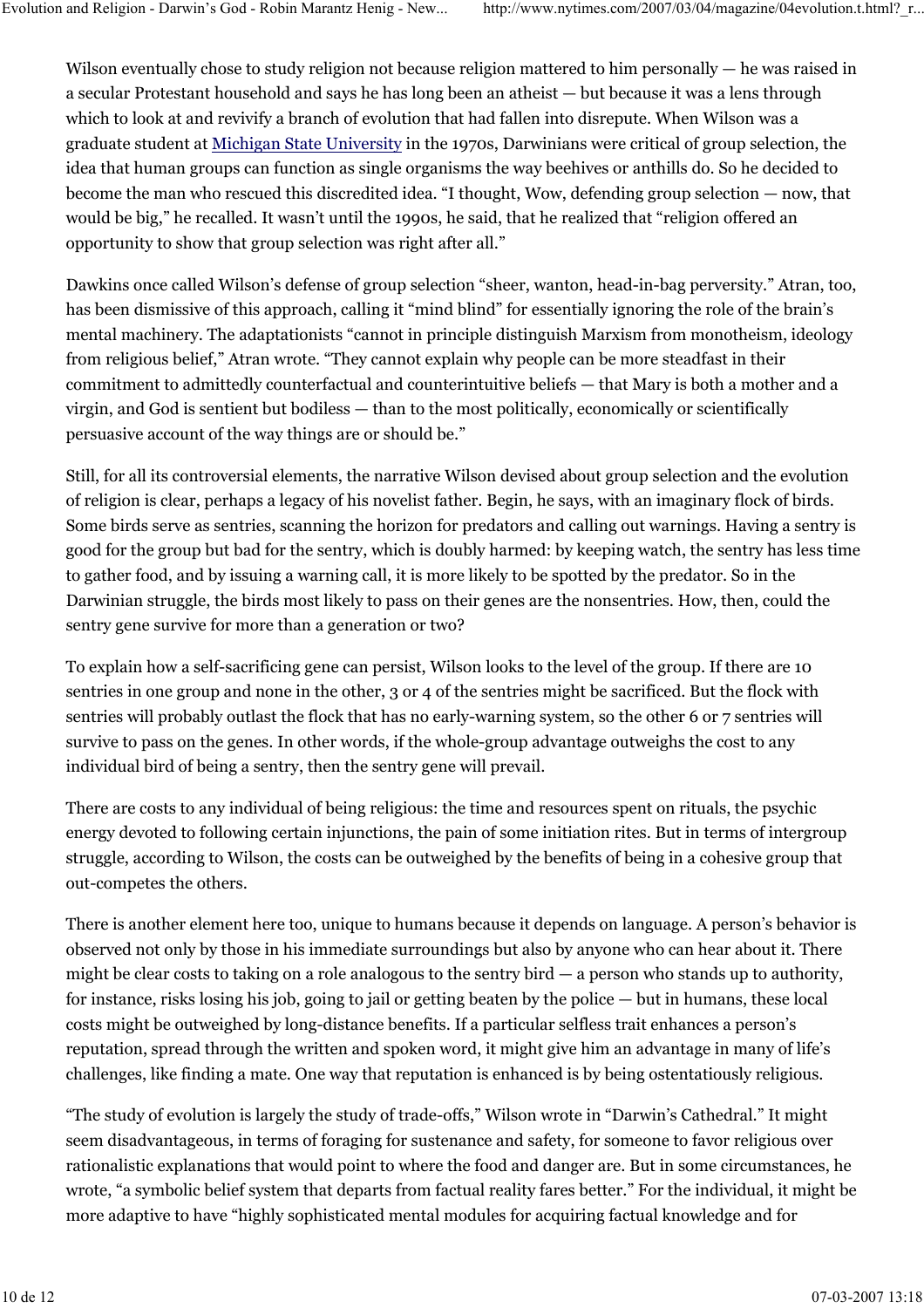building symbolic belief systems" than to have only one or the other, according to Wilson. For the group, it might be that a mixture of hardheaded realists and symbolically minded visionaries is most adaptive and that "what seems to be an adversarial relationship" between theists and atheists within a community is really a division of cognitive labor that "keeps social groups as a whole on an even keel."

Even if Wilson is right that religion enhances group fitness, the question remains: Where does God come in? Why is a religious group any different from groups for which a fitness argument is never even offered  $-$  a group of fraternity brothers, say, or Yankees fans?

Richard Sosis, an anthropologist with positions at the University of Connecticut and Hebrew University of Jerusalem, has suggested a partial answer. Like many adaptationists, Sosis focuses on the way religion might be adaptive at the individual level. But even adaptations that help an individual survive can sometimes play themselves out through the group. Consider religious rituals.

"Religious and secular rituals can both promote cooperation," Sosis wrote in American Scientist in 2004. But religious rituals "generate greater belief and commitment" because they depend on belief rather than on proof. The rituals are "beyond the possibility of examination," he wrote, and a commitment to them is therefore emotional rather than logical — a commitment that is, in Sosis's view, deeper and more long-lasting.

Rituals are a way of signaling a sincere commitment to the religion's core beliefs, thereby earning loyalty from others in the group. "By donning several layers of clothing and standing out in the midday sun," Sosis wrote, "ultraorthodox Jewish men are signaling to others: 'Hey! Look, I'm a haredi' — or extremely pious — 'Jew. If you are also a member of this group, you can trust me because why else would I be dressed like this?' " These "signaling" rituals can grant the individual a sense of belonging and grant the group some freedom from constant and costly monitoring to ensure that their members are loyal and committed. The rituals are harsh enough to weed out the infidels, and both the group and the individual believers benefit.

In 2003, Sosis and Bradley Ruffle of Ben Gurion University in Israel sought an explanation for why Israel's religious communes did better on average than secular communes in the wake of the economic crash of most of the country's kibbutzim. They based their study on a standard economic game that measures cooperation. Individuals from religious communes played the game more cooperatively, while those from secular communes tended to be more selfish. It was the men who attended synagogue daily, not the religious women or the less observant men, who showed the biggest differences. To Sosis, this suggested that what mattered most was the frequent public display of devotion. These rituals, he wrote, led to greater cooperation in the religious communes, which helped them maintain their communal structure during economic hard times.

In 1997, Stephen Jay Gould wrote an essay in Natural History that called for a truce between religion and science. "The net of science covers the empirical universe," he wrote. "The net of religion extends over questions of moral meaning and value." Gould was emphatic about keeping the domains separate, urging "respectful discourse" and "mutual humility." He called the demarcation "nonoverlapping magisteria" from the Latin magister, meaning "canon."

Richard Dawkins had a history of spirited arguments with Gould, with whom he disagreed about almost everything related to the timing and focus of evolution. But he reserved some of his most venomous words for nonoverlapping magisteria. "Gould carried the art of bending over backward to positively supine lengths," he wrote in "The God Delusion." "Why shouldn't we comment on God, as scientists? . . . A universe with a creative superintendent would be a very different kind of universe from one without. Why is that not a scientific matter?"